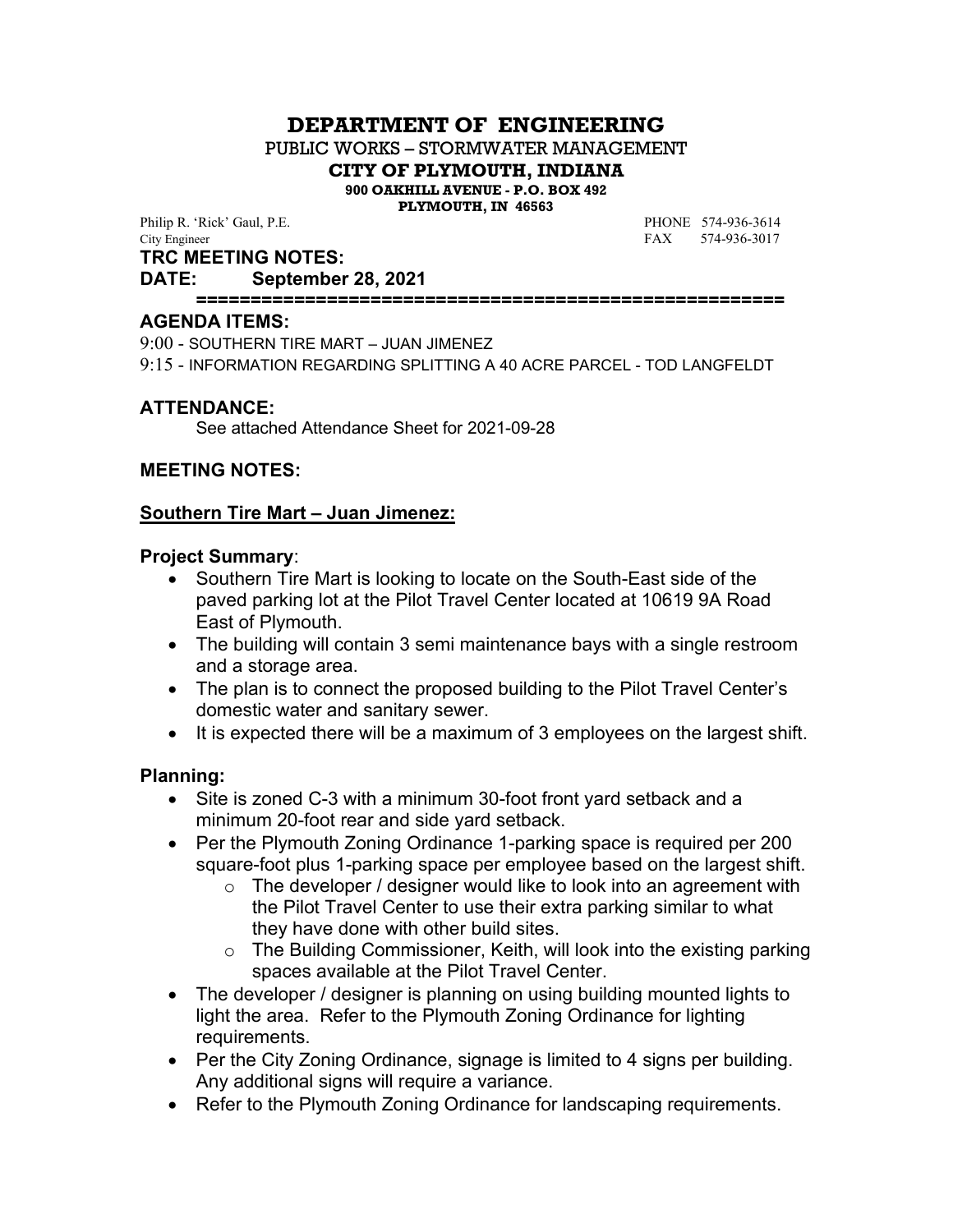- Variances must be approved by the Board of Zoning Appeals (BZA). The BZA meets on the 1<sup>st</sup> Tuesday of each month with requests to be placed on the agenda received on or before the 15th of the month prior to the meeting unless the 15th falls on a weekend then the request needs to be received on the Friday prior to the 15th.
- A State design release, drainage plan and SWPPP approval are needed prior to obtaining a local building permit. Once a State design release is obtained a copy of the approved plans and design release will need to be sent to the Plymouth Plan Commissioner for his approval. Plymouth's approval is typically a 24-48 hour turnaround.

## **Emergency Services:**

• Nothing was addressed.

### **Transportation:**

• Nothing was addressed.

### **Utilities:**

- The proposed site is located outside of the Plymouth's corporate limits and is not served by City utilities.
- The site has had issues in the past with sanitary sewer and the proposed development will need to verify with the Marshall County Health Department to determine if there is sufficient capacity in the water and sewer system to accept the additional demand.
- Marshall County Health Department should be contacted as soon as possible.

## **Drainage:**

- No City drainage facilities are located in the area.
- A drainage plan is required including a calculated release rate. Drainage plans will need to be turned into the Plymouth Clerk Treasures Office. For Plymouth drainage requirements refer to https://www.plymouthin.com/department/division.php?structureid=57 for more information.
- The designer / developer will need to contact the Marshall County Highway Department to discuss the use of a side-road swale as a discharge point for the proposed detention basin outlet, as mentioned during the meeting. If the detention basin does not have a discharge point the basin will need to be designed to hold a 24 hour 100-year storm event.
- Due to the proposed construction disturbing 1-acre or more a Storm Water Pollution Prevention Plan (SWPPP) is required. This plan will be turned into Marshall County Soil and Water with a copy sent to the Plymouth City Engineer.
- Plymouth drainage approvals typically take around 10 working days unless problems are encountered or changes are needed.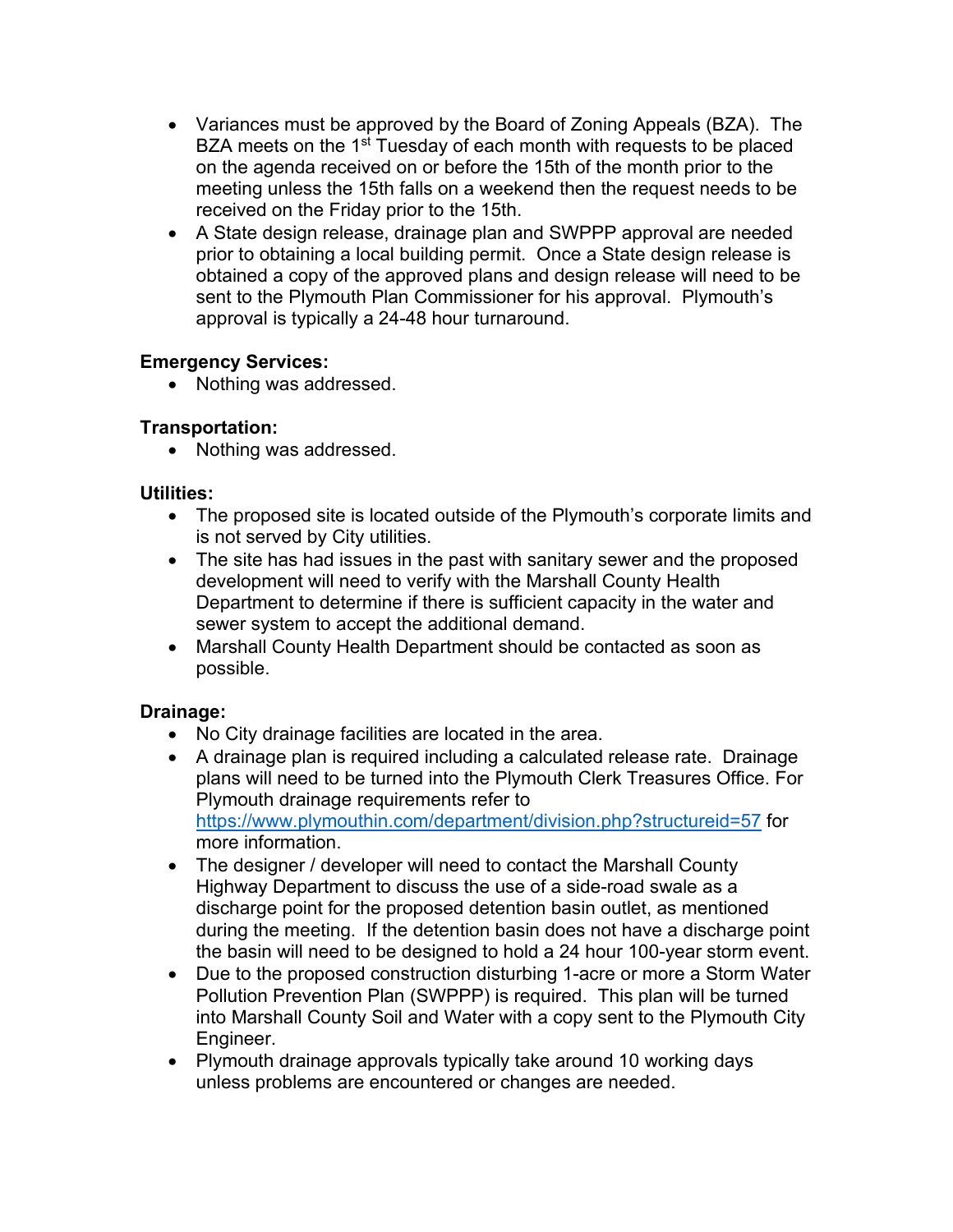### **General:**

• The developer / designer will need to contact Ty Adley, Marshall County Plan Director, to request a new address.

### **40 Acre Parcel – Tod Langfeldt (6149 Michigan Road):**

#### **Project Summary**:

- Tod Langfeldt is looking to purchase a 40+ acre parcel at 6149 Michigan Road.
- The plan is to divide the property into 2 parcels. One parcel will contain 25 acres that will also include the existing house and the second parcel will contain the remaining 15 acres.

### **Planning:**

- The site is zoned R-1 with a minimum lot frontage of 50-foot and a 210 foot minimum lot width. Front yard setback is a minimum of 75-foot, rear yard is 20-foot and side yard is 15-foot.
- The newly created lots will need to conform to a maximum width to depth ratio of 1:3 or 3 time the lot width unless a variance is requested.
- When laying out the parcel line near the existing home be sure to place the parcel line a minimum of 15' from the existing home.
- Make sure the existing water well and on-site septic system is completely located on the lot associated with the home.
- Variances must be approved by the Board of Zoning Appeals (BZA). The BZA meets on the 1<sup>st</sup> Tuesday of each month with requests received on or before the 15th of the month prior to the meeting unless the 15th falls on a weekend then the request needs to be received on the Friday prior to the 15th.
- The parcel split will require a minor plat to be created and approved by the Plymouth Plan Commission. Plymouth Plan Commission meets on the 1st Tuesday of each month with requests to be placed on the agenda received on or before the 15th of the month prior to the meeting unless the 15th falls on a weekend then the request needs to be received on the Friday prior to the 15th.

## **Emergency Services:**

• Nothing was addressed.

## **Transportation:**

• Nothing was addressed.

## **Utilities:**

 The proposed site is located outside of the Plymouth's corporate limits and is not served by City utilities.

## **Drainage:**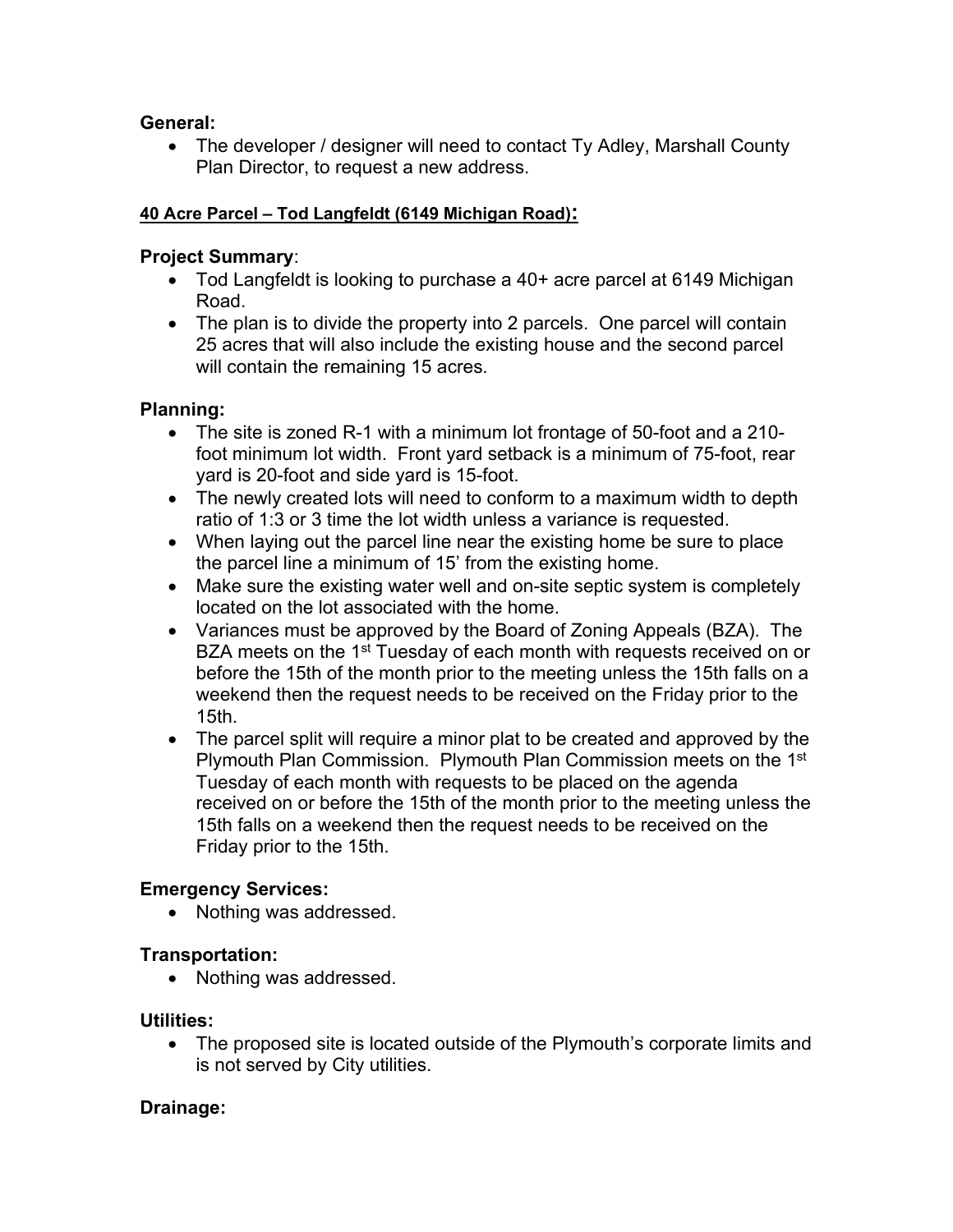• If either of the lots will be developed a storm water drainage and a Storm Water Pollution Prevention Plan (SWPPP) may be required.

# **END OF MEETING**